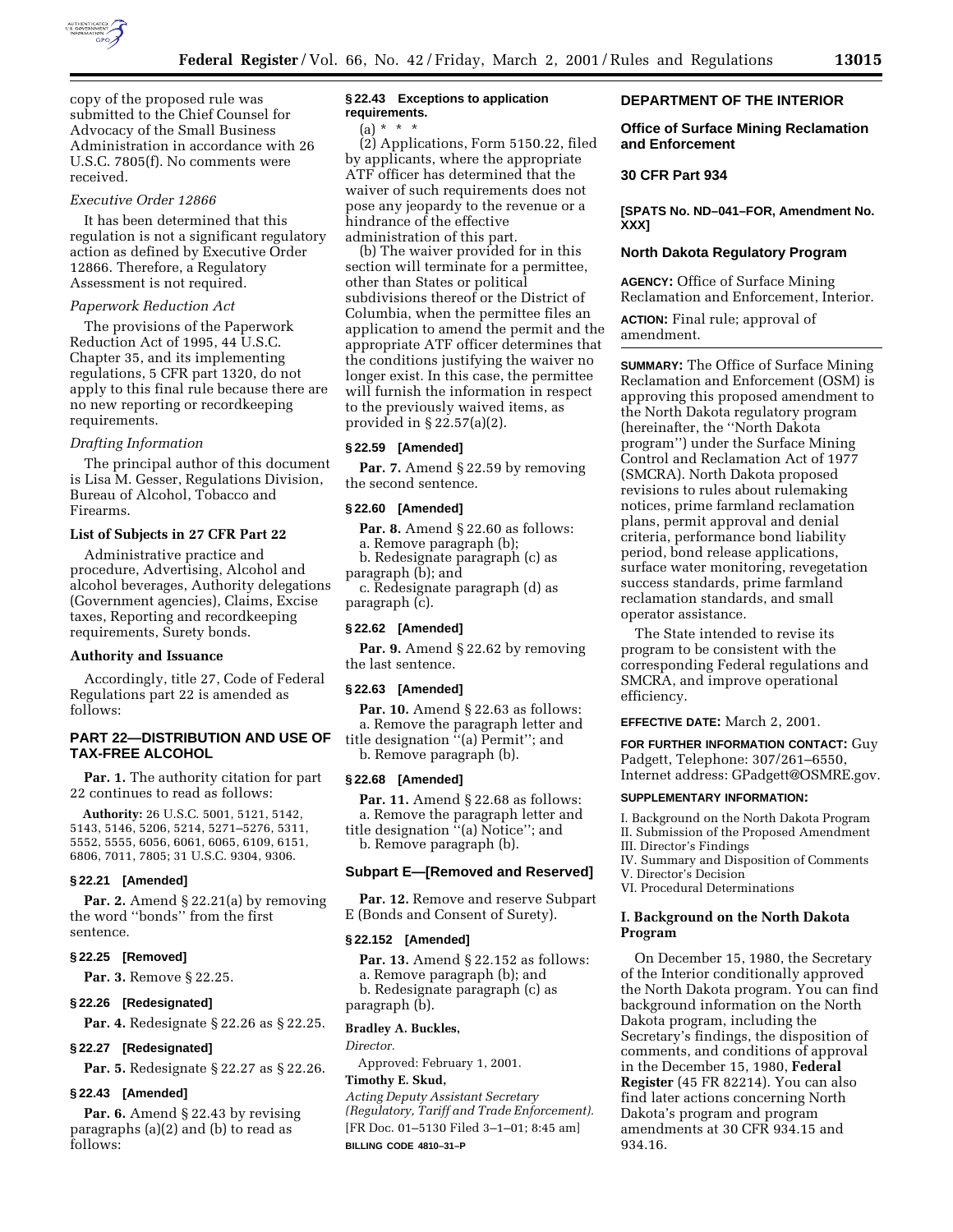# **II. Submission of the Proposed Amendment**

By letter dated June 20, 2000, North Dakota sent us an amendment to its program (North Dakota Amendment No. XXX, administrative record No. ND–EE– 01) under SMCRA (30 U.S.C. 1201 *et seq.*). North Dakota sent the amendment: (1) In response to a July 17, 1997 letter (administrative record No. ND–EE–02) that we sent to it in accordance with 30 CFR 732.17(c) and (2) to include changes made at its own initiative. The provisions of North Dakota's Administrative Code that North Dakota proposed to revise were: (1) NDAC 69– 05.2–01–03, Rulemaking notices; (2) NDAC 69–05.2–09–15, Prime farmland reclamation plans; (3) NDAC 69–05.2– 10–03.6.c, Permit approval or denial criteria; (4) NDAC 69–05.2–12–12.2, Bond release applications; (6) NDAC 69–05.2–16–05, Surface water monitoring; (7) NDAC 69–05.2–22– 07.4.1, Revegetation success standards; (8) NDAC 69–05.2–26–05.3.h, Prime farmland revegetation requirements; and (9) NDAC 69–05.2–29–03, Small operator assistance.

We announced receipt of the proposed amendment in the July 17, 2000, **Federal Register** (65 FR 44015). In the same document, we opened the public comment period and provided an opportunity for a public hearing or meeting on the amendment's adequacy (administrative record No. ND–EE–05). We did not hold a public hearing or meeting because no one requested one.

### **III. Director's Findings**

Following are the findings we made concerning the amendment under SMCRA and the Federal regulations at 30 CFR 732.15 and 732.17. We are approving the amendment.

# *1. Minor Revisions to North Dakota's Rules*

North Dakota proposed minor wording, editorial, punctuation, grammatical, and recodification changes to the following previously-approved rules.

A. Rulemaking Notices, NDAC 69–05.2– 01–03; NDCC 28–32

There is no Federal counterpart to this rule change. It is being made because a recent legislative change in North Dakota's Administrative Procedures Act requires that notices of all rulemaking hearings be published in all official county newspapers in the State as well as filed with North Dakota's Legislative Council.

Because these changes are minor, we find that they will not make North

Dakota's rules less effective than the corresponding Federal regulations.

B. NDAC 69–05.2–12–09; NDAC 69– 05.2–22–07.4.1: Period of Performance Bond Liability

Due to an oversight, the cross reference in NDAC Section 69–05.2–12– 09(2) was not updated in North Dakota State Program Amendment XXIII as it should have been. This change, which adds reference to subsection k, corrects that oversight. There is no Federal counterpart.

C. NDAC 69–05.2–16–05, Performance Standards—Hydrologic Balance— Surface Water Monitoring

A cross reference is corrected to read in ''subparagraph 2 of this'' subdivision (instead of subparagraph c). The revision only involves a change to a cross reference.

*2. Revisions to North Dakota's Rules That Have the Same Meaning as the Corresponding Provisions of the Federal Regulations*

North Dakota proposed revisions to the following rules containing language that is the same as or similar to the corresponding sections of the Federal regulations.

A. NDAC 69–05.2–10–03.6.c, Permit Applications—Criteria for Permit Approval or Denial

The proposed revised State rule adds two new paragraphs as requested by OSM in a July 17, 1997, 30 CFR 732(d) letter to North Dakota. As enumerated in that letter (administrative record No. ND–EE–02) the State needed to add counterparts to the Federal regulations at 30 CFR 785.17(e)(3) and (5). Paragraph "(3)" addresses the applicant's technological capability to restore prime farmland within a reasonable amount of time, and Paragraph ''(5)'' addresses total prime farmland acreage as it relates to postmining water bodies that are part of the reclamation.

The State of North Dakota is adding new language at 69–05.2–10–03.6.c, Permit applications—Criteria for permit approval or denial. It states that:

\* \* \* \* \* ''6. In addition to the requirements of subsection 3 of North Dakota Century Code section 38.14.1–21, no permit or significant revision will be approved, unless the application affirmatively demonstrates and the commission finds, in writing, on the basis of information in the application or otherwise available, which is documented in the approval and made available to the applicant, that:

c. The applicant has, with respect to prime farmland, obtained either a negative

determination or if the permit area contains prime farmlands:

4. The permit demonstrates that the applicant has the technological capability to restore prime farmland, within a reasonable time, to equivalent or higher yields as nonmined prime farmland in the surrounding area under equivalent management practices.

5. The aggregate total prime farmland acreage will not be decreased from that which existed prior to mining based on the cooperative soil survey. Any postmining water bodies that are part of the reclamation must be located within the non-prime farmland portions of the permit area. If any such water bodies reduce the amount of prime farmland that a surface owner had before mining, the affected surface owners must consent to the creation of the water bodies and the plans must be approved by the commission.''

Federal Regulations at 30 CFR 785.17(e), Issuance of permit, require that ''[a] permit for the mining and reclamation of prime farmland may be granted by the regulatory authority, if it first finds, in writing, upon the basis of a complete application, that—

\* \* \* \* \* (3) The applicant has the technological capability to restore the prime farmland, within a reasonable time, to equivalent or higher levels of yield as nonmined prime farmland in the surrounding area under equivalent levels of management; and (5) The aggregate total prime farmland acreage shall not be decreased from that which existed prior to mining. Water bodies, if any, to be constructed during mining and reclamation operations must be located within the postreclamation non-prime farmland portions of the permit area. The creation of any such water bodies must be approved by the regulatory authority and the consent of all affected property owners within the permit area must be obtained.''

\* \* \* \* \* The proposed language is almost identical to the Federal language and is therefore consistent with and no less effective than the Federal regulations.

B. NDAC 69–05.2–12–12.2, 30 CFR 800.40(a)(3), Release of Performance Bond—Bond Release Application

The existing State regulation at NDAC 69–05.2–12–09 does not require a permittee to submit a notarized statement certifying that the permittee accomplished reclamation in accordance with the North Dakota statute, regulatory program, and the approved reclamation plan.

The counterpart Federal regulation at 30 CFR 800.40(a)(3) requires the permittee to include in its application for bond release a notarized statement which certifies that all applicable reclamation activities have been accomplished in accordance with the Act, the regulatory program, and the approved reclamation plan.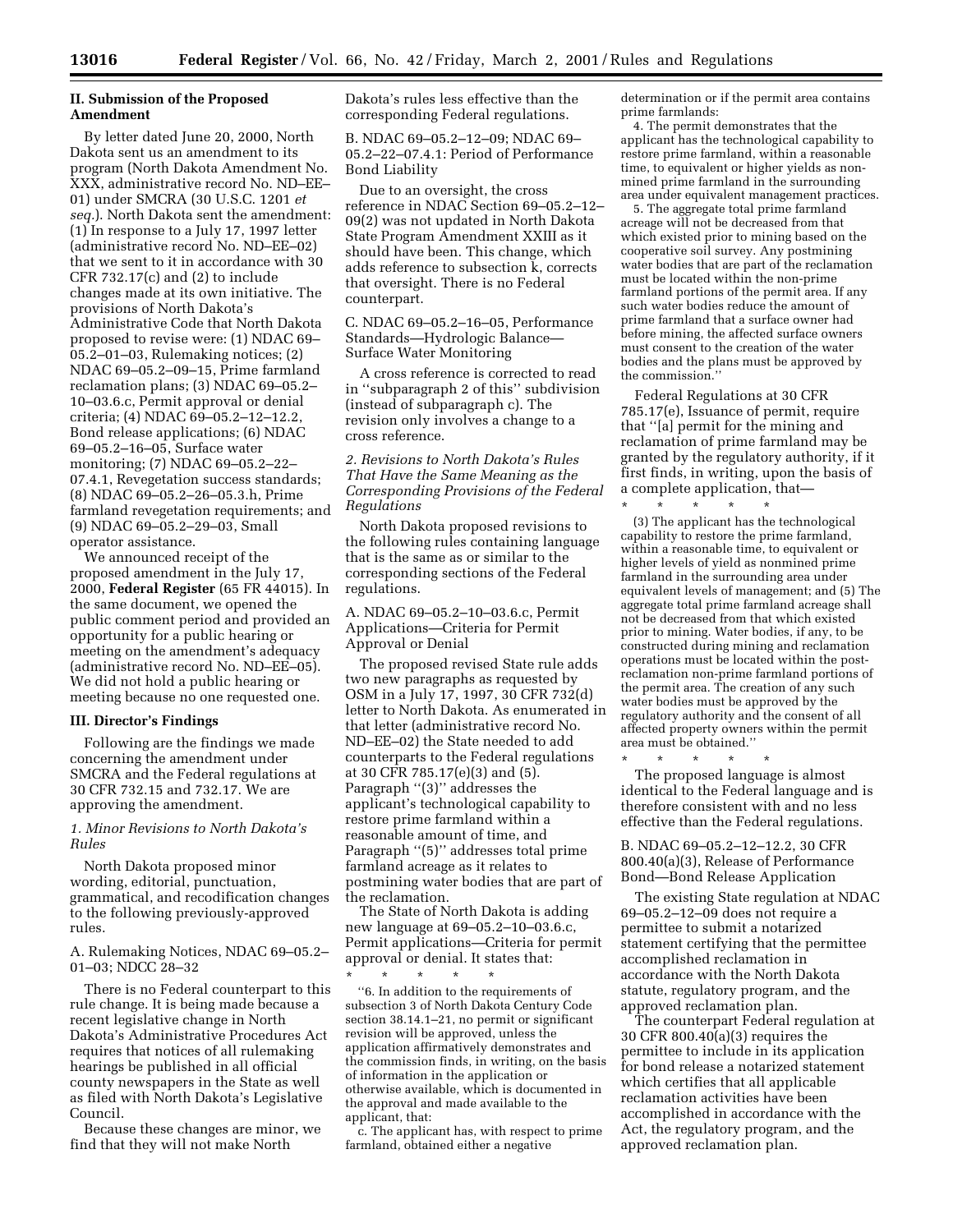To satisfy OSM's requirement that North Dakota's regulatory program be revised to be consistent with revised Federal regulations at 30 CFR 800.40(a)(3), North Dakota is proposing to revise its regulations to require that each application for bond release submitted by the permittee include, in an application for any bond release, a notarized statement which certifies that the permittee has accomplished all applicable reclamation activities in accordance with NDAC 69–05.2, NDCC 38–14.1 and the approved reclamation plan.

The proposed revision is consistent with and no less effective than the Federal regulations.

C. NDAC 69–05.2–29–03. Small Operator Assistance—Eligibility for Assistance

The existing State regulation at NDAC 69–05.2–29–03(2)(c) provides for a minimum five percent ownership of the coal by an applicant for Small Operator Assistance. However, Federal regulations at 30 CFR 795.6(a)(2)(i) and (ii) require that an applicant own at least ten percent of the coal in order to qualify as an applicant.

Through this revision in its regulations, North Dakota will now also require a minimum ten percent ownership in the coal before allowing the use of subsidies from the Federal government to conduct the studies necessary in order to obtain a permit to mine coal.

The proposed revision is consistent with and no less effective than the Federal regulations.

3. NDAC 69–05.2–09.15.8, 69–05.2–26– 05.3.h, 69–05.2–22–07.4.1; Prime Farmland Reclamation Plans and Revegetation Requirements

The State of North Dakota is adding new language at 69–05.2–09–15, Permit applications—Operation and reclamation plans—Prime farmlands. It states that ''[i]f appropriate, the applicant shall submit a mining and restoration plan for prime farmland containing:

\* \* \* \* \* 8. If a reclaimed cropland tract will contain a mixture of prime and non-prime farmlands and Commission approval of a single yield standard for the entire tract is requested as allowed by subdivision 1 of subsection 4 of section 69–05.2–22–07, a detailed description and comparison of the soil mapping units and acreages occurring in the prime and non-prime parcels must be provided.

North Dakota is also adding new language at 69–05.2–26–05.3, Performance standards—Prime

farmland—Revegetation and restoration of productivity. It states that ''[t]he following revegetation requirements must be met for areas being returned to prime farmland after mining:

\* \* \* \* \* 3. Prime farmland productivity must be restored in accordance with the following:

h. If a reclaimed tract contains a mixture of prime and non-prime farmlands, the commission may approve a single yield standard for the entire tract as allowed under subdivision 1 of subsection 4 of section 69– 05.2–22–07.

Proposed North Dakota regulation at NDAC 69–05.2–22–07.1 requires ''[a]s an alternative to meeting revegetation success standards for the last two consecutive growing seasons of the responsibility period, an operator may demonstrate that the applicable standards have been achieved for any three years starting no sooner than the sixth year of the responsibility period and with one year being the last year of the responsibility period. This alternative does not pertain to success standards for prime farmlands unless a reclaimed tract contains both prime and non-prime farmlands. If a reclaimed tract contains a mixture of prime and non-prime farmlands, the commission may approve a single yield standard for the entire tract based on the soil types that occurred on the prime and nonprime areas prior to mining. When a single yield standard is approved, the operator must demonstrate that the standard has been achieved for any three years starting no sooner than the sixth year of the responsibility period and with one year being the last year of the responsibility period. If this option is approved, the operator must also meet the applicable requirements of section 69–05.2–26–05 for the entire tract.''

Federal regulations at 30 CFR 823.15(b) require that prime farmland soil productivity shall be restored in accordance with the following provisions:

\* \* \* \* \* (2) Soil productivity shall be measured on a representative sample or on all of the mined and reclaimed prime farmland area using the reference crop determined under Paragraph (b)(6) of this Section. A statistically valid sampling technique at a 90 percent or greater statistical confidence level shall be used as approved by the regulatory authority in consultation with the U.S. Soil Conservation Service.

(3) The measurement period for determining average annual crop production (yield) shall be a minimum of 3 crop years prior to release of the operator's performance bond.

(5) Restoration of soil productivity shall be considered achieved when the average yield during the measurement period equals or

exceeds the average yield of the reference crop established for the same period for nonmined soils of the same or similar texture or slope phase of the soil series in the surrounding area under equivalent management practices.

In discussing the new language North Dakota indicates that the rules being proposed pertain to proving reclamation success on reclaimed cropland tracts that contain a mixture of prime and non-prime farmland. The additional language will allow the North Dakota Public Service Commission to approve a single yield standard for such tracts, rather than applying separate yield standards to the prime and non-prime farmland parcels. In western North Dakota, soils that are designated as prime farmland by the Natural Resource Conservation Service (NRCS) primarily occur in swale or nearly level landscape positions that receive runoff from adjoining areas. During the reclamation process the topsoil materials from the prime farmland areas are replaced in similar landscape positions and these prime areas are usually intermingled with non-prime areas. Although both prime and non-prime cropland must be restored to premine productivity levels, a separate yield standard must be developed for the reclaimed prime farmlands under the current rules and the prime areas must be harvested separately from the non-prime areas. The intermingling of the prime and nonprime areas throughout a larger field makes separate harvesting difficult. It is much easier to harvest the field as a single unit. The proposal will allow the Commission to approve a single yield standard in these situations. Prior to approval, a detailed comparison of the premine soils occurring in the prime and non-prime areas would have to be included in the reclamation plan as discussed in item 2 above. At least three years of production data, starting no sooner than the sixth year of the liability period, would be required to demonstrate reclamation success. Also, one of those three years would have to be the last year of the liability period.

OSM believes that the proposed use of the single yield standard is appropriate because it ensures that the productivity of the reclaimed tract, based on both the productivity of the prime and nonprime soils, is restored to premine levels. This ensures that a tract is returned to a land owner with the same capability it had prior to mining.

As required under 30 CFR 823.15(b)(2) North Dakota has provided documentation that it has consulted with the NRCS on the use of a single production standard based on the weighted averages of prime and non-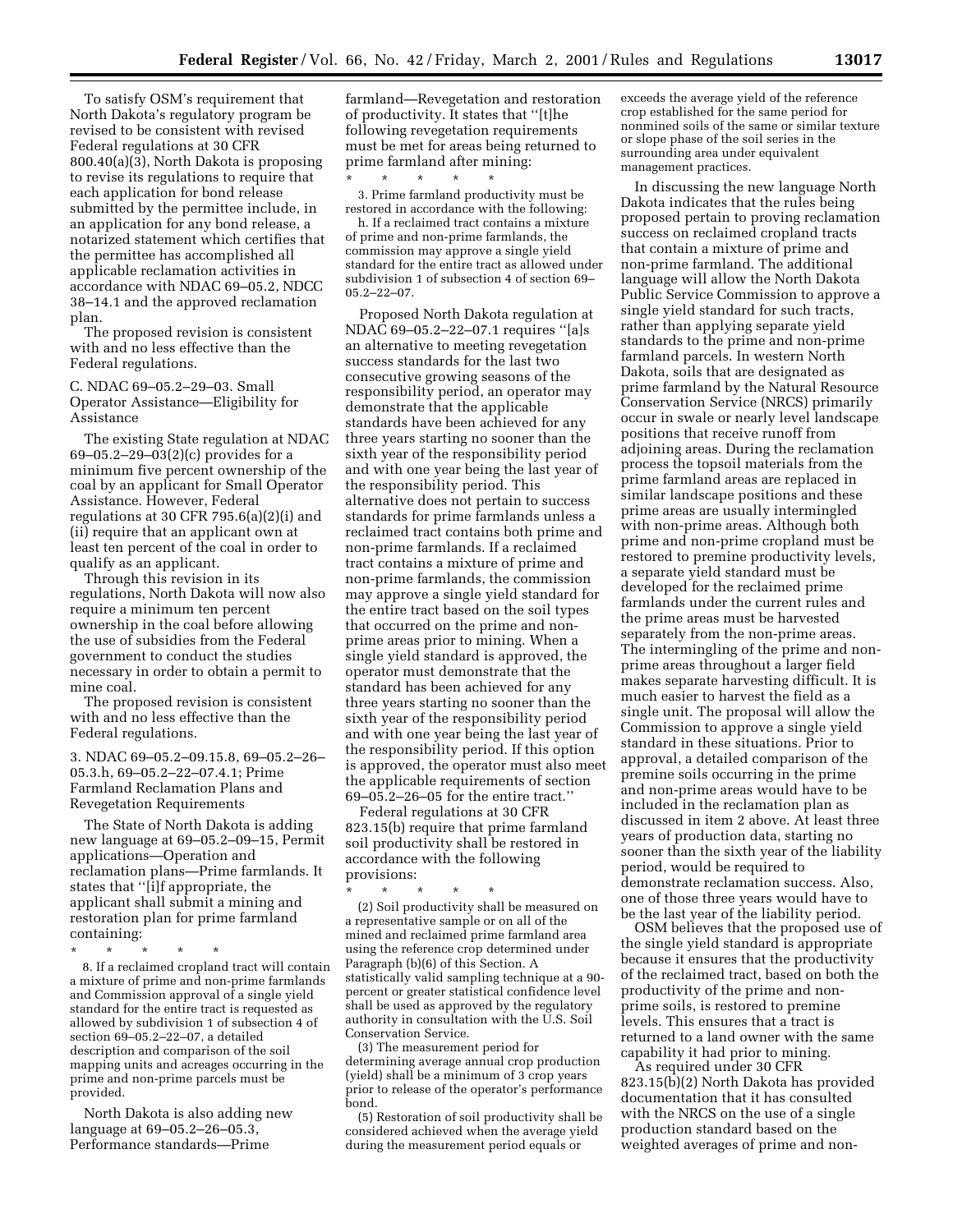prime soils within a given tract. In a letter dated April 11, 2000 to the State the NRCS concurred with North Dakota's proposal. OSM also concurs. This satisfies the requirements of 30 CFR 823.15(b)(2).

The proposed amendment is consistent with and no less effective than the Federal regulations.

# *4. NDAC 69–05.22–07.4.1, Performance Standards—Revegetation—Standards for Success*

Existing NDAC 69–05.2–22–07.4.1. allows ''[a]s an alternative to meeting revegetation success standards for the last two consecutive growing seasons of the responsibility period, an operator may demonstrate that the applicable standards have been achieved for three out of five consecutive years starting no sooner than the eighth year of the responsibility period. This alternative does not pertain to success standards for prime farmlands.''

Proposed NDAC 69–05.2.–22–07.4.1. provides ''[a]s an alternative to meeting revegetation success standards for the last two consecutive growing seasons of the responsibility period, an operator may demonstrate that the applicable standards have been achieved for any three years starting no sooner than the sixth year of the responsibility period and with one year being the last year of the responsibility period. This alternative does not pertain to success standards for prime farmlands unless a reclaimed tract contains both prime and non-prime farmlands. If a reclaimed tract contains a mixture of prime and non-prime farmlands, the commission may approve a single yield standard for the entire tract based on the soil types that occurred on the prime and nonprime areas prior to mining. When a single yield standard is approved, the operator must demonstrate that the standard has been achieved for any three years starting no sooner than the sixth year of the responsibility period. If this option is approved, the operator must also meet the applicable requirements of section 69–5.2–26–05 for the entire tract.''

The Federal regulations at 30 CFR 816.116(c)(3) require that in areas of 26.0 inches or less average annual precipitation, the period of responsibility shall continue for a period of not less than: (i) Ten full years, except as provided in paragraph (c)(3)(ii). Vegetation parameters identified in paragraph (b) of this section shall equal or exceed the approved success standard for at least the last two consecutive years of the responsibility period.

The new provision will allow mining companies to use data from any three of the last five years of the responsibility period, starting in year six, to prove reclamation success. However, one year of these three years must be the last year of the responsibility period. This language will give the mining companies more flexibility in using vegetation data collected during a number of years near the end of the revegetation liability period without extending the period of extended responsibility beyond the 10 years envisioned at Section 515(b)(20) of SMCRA.

On September 7, 1988 OSM revised 30 CFR 816.116(c)(2) to require that in areas with more than 26 inches of average annual precipitation the vegetation parameters identified in paragraph (b) of this section for grazing land, pasture land, or cropland shall equal or exceed the approved success standards for during the growing season of any 2 years of the five year responsibility period, except the first year. This change eliminated the requirement to measure revegetation success during the last two years of the responsibility period in areas with more than 26 inches of average annual precipitation. In the September 7, 1988, preamble to this regulation change OSM, in discussing the reasons for the change, states that measurements in nonconsecutive years avoids unduly penalizing the operator for the negative effects of climatic variability (53 FR 34636, 24640). OSM goes on to state that it continues to believe that measurement over two years is important to attenuate the influences of climatic variability, but now realizes that consecutiveness imposes an unnecessary degree of regulatory rigidity. Under a system requiring measurement of revegetation success in two consecutive years, an operator would be unnecessarily penalized if bad weather in the second year of the measurement period caused failure to meet the revegetation success standard after it had been achieved in the first year.

While no changes were made to 30 CFR 816.116(c)(3) at the time 30 CFR 816.116(c)(2) was changed OSM believes that the same problems with climatic variability discussed in the above referenced preamble are applicable to areas that receive 26 inches or less average annual precipitation. As discussed in the previous approval allowing the use of data from any three of the last five years of the responsibility period, starting in year eight in North Dakota (64 FR 12896, 12898, March 16, 1999, administrative record No. ND–Z–17),

climatic factors such as hail or drought can reduce yields resulting in failure to meet revegetation success standards in consecutive years. Localized insect infestations, such as grasshoppers or cutworms, can have the same effect. North Dakota's proposal, which provides the operators the option to demonstrate revegetation success during any three years beginning in year six, gives operators the same level of flexibility provided under 30 CFR 816.116(c)(2). However, it limits evaluation of revegetation success to starting no sooner than the sixth year of the responsibility period. This ensures that only well established plant communities or croplands are evaluated and only in the final years of the responsibility period. The proposal minimizes any potential impacts augmentative practices, such as fertilization or irrigation, might have on the reestablished plant communities. Finally, the proposed rule requires three years of data to demonstrate revegetation success, which is more than required by the Federal regulations. It also requires that one year be the last year of the responsibility period. This ensures that evaluation of revegetation success can never be completed before year 10 of the responsibility period.

For the reasons cited above OSM has determined that, for evaluating revegetation success, data from any three years starting no sooner than the sixth year of the responsibility period and with one year being the last year of the responsibility period is no less effective than the Federal regulations and achieves the requirements of sections 515(b)(19) and (b)(20) of SMCRA.

# **IV. Summary and Disposition of Comments**

# *Public Comments*

We asked for public comments on the amendment (administrative record No. ND–EE–04), but did not receive any.

### *Federal Agency Comments*

Under 30 CFR 732.17(h)(11)(i), we requested comments on the amendment from various Federal agencies with an actual or potential interest in the North Dakota program (administrative record No. ND–EE–04).

On August 2, 2000, the U.S. Fish and Wildlife Service commented (administrative record No. ND–EE–06) that ''I do not anticipate any significant impacts to fish and wildlife resources as a result of the proposed amendment.''

On August 4, 2000, the U.S. Natural Resources Conservation Service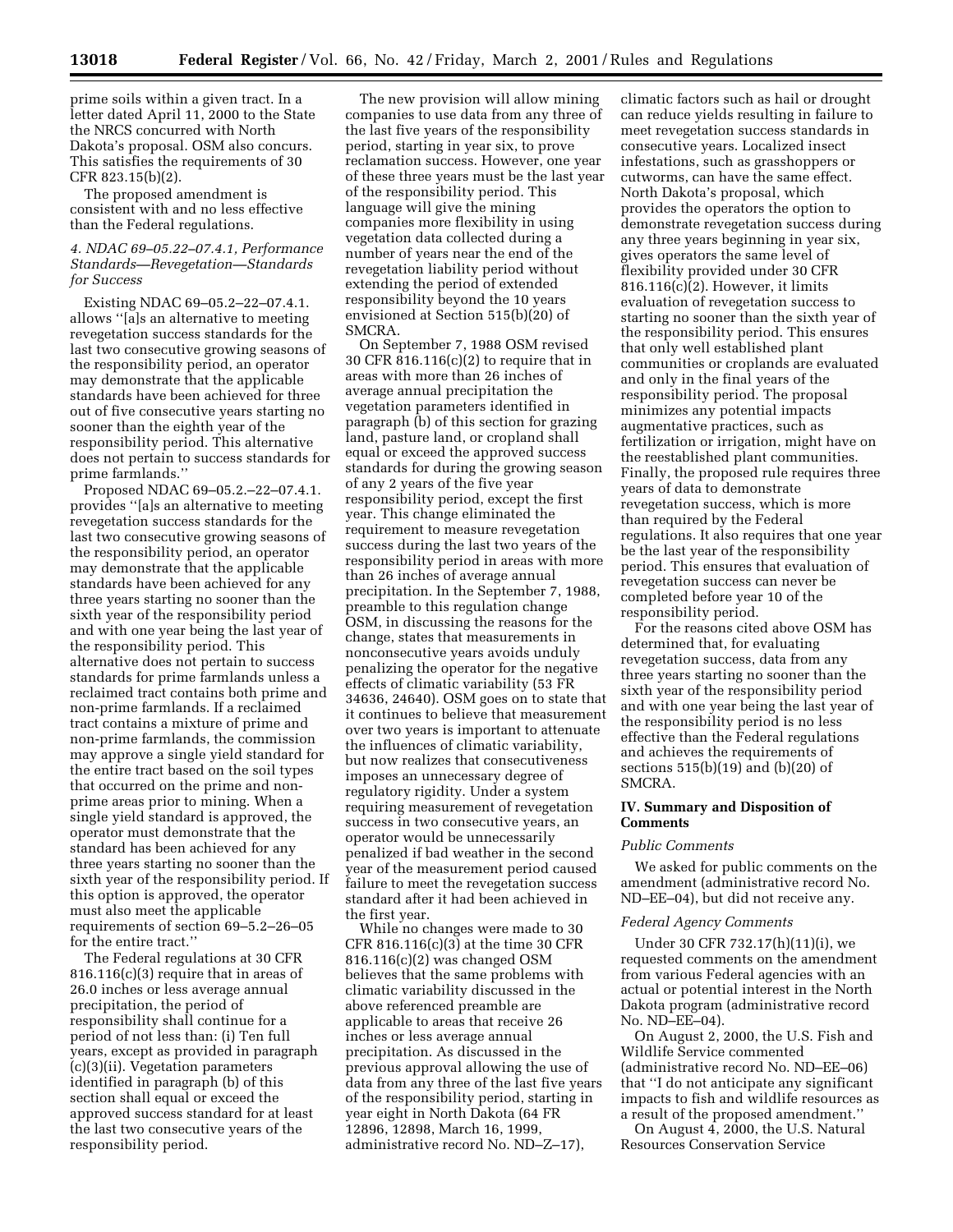commented (administrative record No. ND–EE–07) that ''we do not have any further comments at this time.''

Also on August 4, 2000, the Agricultural Research Service commented that ''we see no problems with the proposed changes.''

On August 23, 2000, the U.S. Army Corps of Engineers commented (administrative record ND–EE–09) that although it found the proposed amendment ''generally satisfactory \* \* \*, in order to avoid any inadvertent implication that the requirements of Section 404 of the Clean Water Act are somehow superseded by this amendment, we suggest the inclusion of a statement indicating that separate authorization from the U.S. Army Corps of Engineers (COE) is required for all work involving any discharge of dredged or fill material into waters of the United States.''

We have considered this comment and believe it unlikely that anyone would think that the amendment would supersede Section 404 of the Clean Water Act and therefore decided not to include the statement suggested by the COE.

## *Environmental Protection Agency (EPA) Concurrence and Comments*

Under 30 CFR 732.17(h)(11)(i), OSM requested comments on the amendment from EPA (administrative record No. ND–EE–04). EPA did not respond to our request.

# *State Historic Preservation Office (SHPO) and the Advisory Council on Historic Preservation (ACHP)*

Under 30 CFR 732.17(h)(4), we are required to request comments from the SHPO and ACHP on amendments that may have an effect on historic properties. On July 7, 2000, we requested comments on North Dakota's amendment (administrative record No. ND–EE–01), but neither responded to our request.

#### **V. Director's Decision**

We approve, as discussed in: Finding No. 1.A NADAC 69–05.2–01–03, NDCC 28–32, concerning rulemaking notices; finding No. 1B, NDAC 69–05.2–12–09 and NDAC 69–05.2–22–07.4.1, concerning period of performance bond liability; finding No. 1C, NDAC 69– 05.2–16–05, concerning hydrologic balance performance standards for surface water monitoring; finding No. 2A, NDAC 69–05.2–10–03.6.c concerning criteria for approval or denial in permit applications; finding No. 2B, NDAC 69–05.2–12–12.2, concerning the release of the performance bond; finding No. 2C,

NDAC 69–05.2–29–03, concerning the eligibility for assistance by small operators; finding No. 3, NDAC 69– 05.2–09.15.8, NDAC 69–05.2–26–05.3.h, and NDAC 69–05.2–22–07.4.1 concerning prime farmland reclamation plans and revegetation requirements; and finding No. 4, NDAC 69–05.2–22– 07.4.1, concerning revegetation success standards.

To implement this decision, we are amending the Federal regulations at 30 CFR part 934, which codify decisions concerning the North Dakota program. We are making this final rule effective immediately to expedite the State program amendment process and to encourage States to make their programs conform with the Federal standards. SMCRA requires consistency of State and Federal standards.

#### **VI. Procedural Determinations**

# *1. Executive Order 12866—Regulatory Planning and Review*

This rule is exempted from review by the Office of Management and Budget (OMB) under Executive Order 12866 (Regulatory Planning and Review).

# *2. Executive Order 12630—Takings*

This rule does not have takings implications. This determination is based on the analysis performed for the counterpart Federal regulation.

### *3. Executive Order 13132—Federalism*

This rule does not have Federalism implications. SMCRA delineates the roles of the Federal and State governments with regard to the regulation of surface coal mining and reclamation operations. One of the purposes of SMCRA is to ''establish a nationwide program to protect society and the environment from the adverse effects of surface coal mining operations.'' Section 503(a)(1) of SMCRA requires that State laws regulating surface coal mining and reclamation operations be ''in accordance with'' the requirements of SMCRA, and section 503(a)(7) requires that State programs contain rules and regulations ''consistent with'' regulations issued by the Secretary pursuant to SMCRA.

## *4. Executive Order 12988—Civil Justice Reform*

The Department of the Interior has conducted the reviews required by section 3 of Executive Order 12988 (Civil Justice Reform) and has determined that this rule meets the applicable standards of subsections (a) and (b) of that section. However, these standards are not applicable to the actual language of State regulatory

programs and program amendments since each such program is drafted and promulgated by a specific State, not by OSM. Under sections 503 and 505 of SMCRA (30 U.S.C. 1253 and 1255) and the Federal regulations at 30 CFR 730.11, 732.15, and 732.17(h)(10), decisions on proposed State regulatory programs and program amendments submitted by the States must be based solely on a determination of whether the submittal is consistent with SMCRA and its implementing Federal regulations and whether the other requirements of 30 CFR Parts 730, 731, and 732 have been met.

# *5. National Environmental Policy Act*

This rule does not require an environmental impact statement because section 702(d) of SMCRA (30 U.S.C. 1292(d)) provides that agency decisions on proposed State regulatory program provisions do not constitute major Federal actions within the meaning of section 102(2)(C) of the National Environmental Policy Act (42 U.S.C. 4332(2)(C)).

# *6. Paperwork Reduction Act*

This rule does not contain information collection requirements that require approval by OMB under the Paperwork Reduction Act (44 U.S.C. 3507 *et seq.*).

### *7. Regulatory Flexibility Act*

The Department of the Interior has determined that this rule will not have a significant economic impact on a substantial number of small entities under the Regulatory Flexibility Act (5 U.S.C. 601 *et seq.*). The State submittal that is the subject of this rule is based upon counterpart Federal regulations for which an economic analysis was prepared and certification made that such regulations would not have a significant economic effect upon a substantial number of small entities. Accordingly, this rule will ensure that existing requirements previously promulgated by OSM will be implemented by the State. In making the determination as to whether this rule would have a significant economic impact, the Department relied upon the data and assumptions for the counterpart Federal regulations.

# *8. Small Business Regulatory Enforcement Fairness Act*

This rule is not a major rule under 5 U.S.C. 804(2), the Small Business Regulatory Enforcement Fairness Act. This rule: (a) Does not have an annual effect on the economy of \$100 million; (b) will not cause a major increase in costs or prices for consumers,